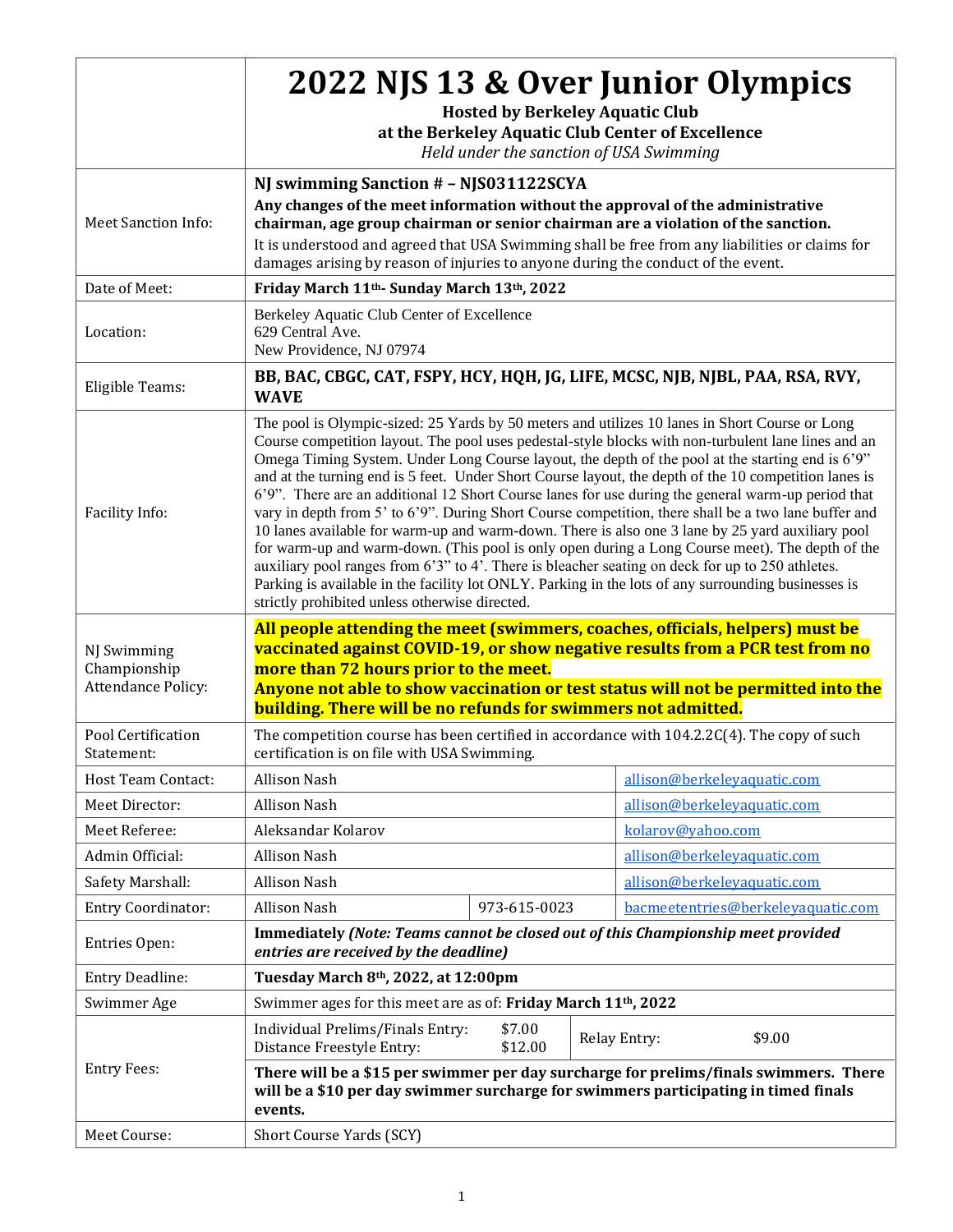| Meet Format:          | This meet will be run as prelims/finals for 13 & over swimmers, except for the 1000 &<br>$\bullet$<br>1650 freestyle events. There will be two heats of finals for 15 & over swimmers, and one<br>heat for 13-14 swimmers.<br>There are minimum ("faster than") time standards for this meet. As a New Jersey<br>٠<br>Swimming Championship Meet, proof of time will be required for all individual<br>entries. (See Entry Times section for details). This meet will be deck seeded with coaches<br>checking in/scratching all swimmers and relays. When a session has been seeded,<br>swimmers will be responsible for reporting to the blocks on their own.<br>Deck entries will not be accepted.<br>٠<br>Swimmers will wear masks at all times except when in the water.<br>All other participants will wear masks and maintain safe social distance at all times. |  |  |  |
|-----------------------|------------------------------------------------------------------------------------------------------------------------------------------------------------------------------------------------------------------------------------------------------------------------------------------------------------------------------------------------------------------------------------------------------------------------------------------------------------------------------------------------------------------------------------------------------------------------------------------------------------------------------------------------------------------------------------------------------------------------------------------------------------------------------------------------------------------------------------------------------------------------|--|--|--|
| <b>Entry Limits:</b>  | 3 Individual Events<br>Meet: 7 Individual Events<br>Daily:<br>2 Relay Events<br>5 Relay Events                                                                                                                                                                                                                                                                                                                                                                                                                                                                                                                                                                                                                                                                                                                                                                         |  |  |  |
| Checks Payable To:    | <b>BAC</b>                                                                                                                                                                                                                                                                                                                                                                                                                                                                                                                                                                                                                                                                                                                                                                                                                                                             |  |  |  |
| Email Entry Files To: | bacmeetentries@berkelevaquatic.com                                                                                                                                                                                                                                                                                                                                                                                                                                                                                                                                                                                                                                                                                                                                                                                                                                     |  |  |  |
| Checks/Waivers:       | Bring to the first session of the meet where the team is competing.                                                                                                                                                                                                                                                                                                                                                                                                                                                                                                                                                                                                                                                                                                                                                                                                    |  |  |  |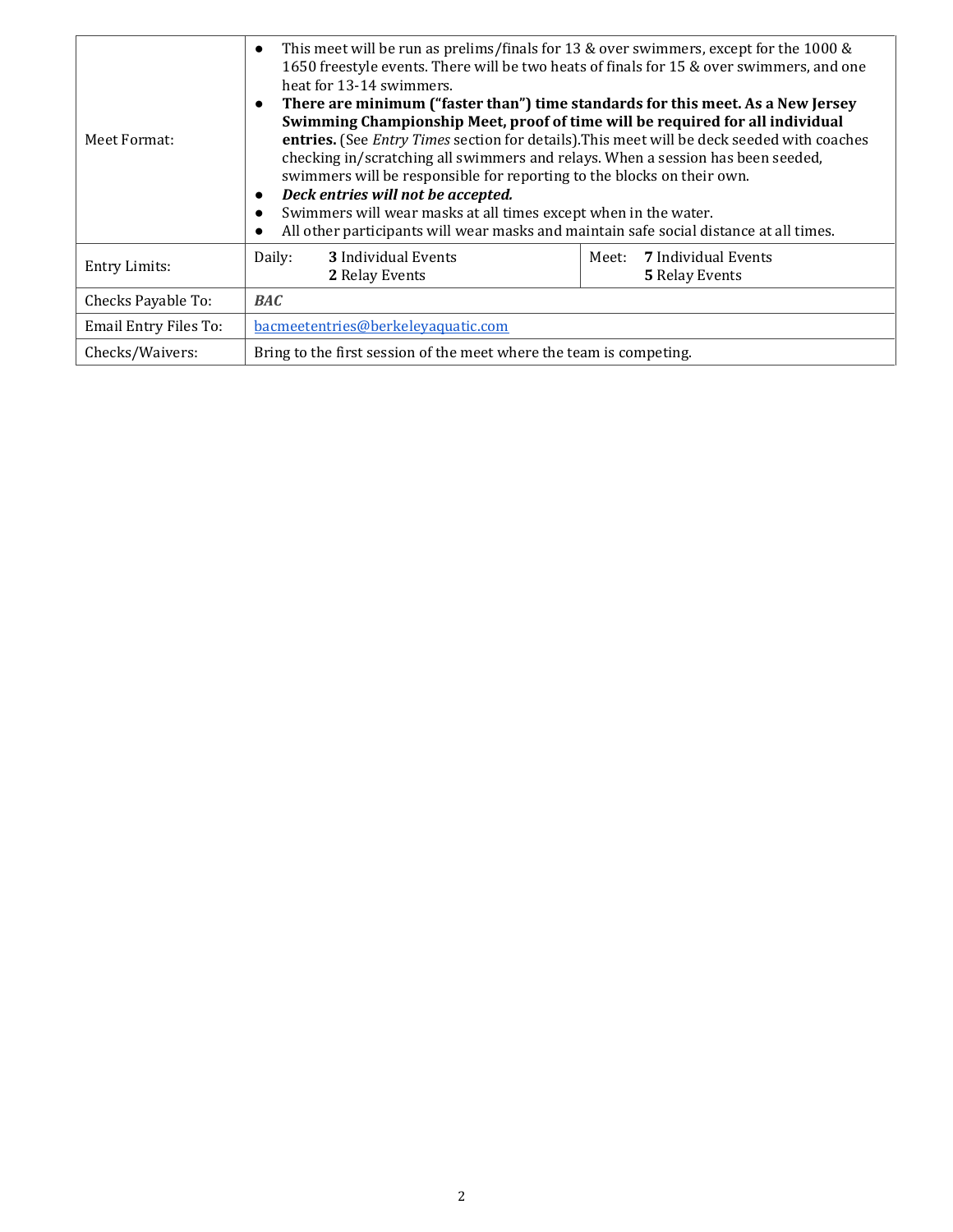# *2022 NJS Junior Olympics*

# *Friday March 11th Facility Opens at 4:45pm* **Friday Evening Session #1—Distance & Relays**

| Warm-up: 5:00pm |                         | <b>Meet Start: TBA</b>   |                         |     |
|-----------------|-------------------------|--------------------------|-------------------------|-----|
| Women           | Equal/<br><b>Faster</b> | Event                    | Equal/<br><b>Faster</b> | Men |
| #1              | 12:06.59                | 13-14 1000 Freestyle     | 11:42.79                | #2  |
| #3              | 11:55.00                | 15 & Over 1000 Freestyle | 11:20.59                | #4  |
| #5              |                         | 800 Freestyle Relay      |                         | #6  |

# Saturday March 12th **Facility Opens at 7:00am**

# **Saturday Morning Session #2—13 & Over Preliminaries**

| Warm-up: 7:15am |                         | <b>Meet Start: TBA</b>                               |                         |     |
|-----------------|-------------------------|------------------------------------------------------|-------------------------|-----|
| Women           | Equal/<br><b>Faster</b> | 13 & Over Event                                      | Equal/<br><b>Faster</b> | Men |
| #13             | 5:50.59<br>5:34.59      | 13-14 500 Freestyle<br>15 & Over 500 Freestyle       | 5:44.49<br>5:15.19      | #14 |
| #15             | 2:29.89<br>2:22.99      | 13-14 200 Backstroke<br>15 & Over 200 Backstroke     | 2:23.59<br>2:14.19      | #16 |
| #17             | 1:18.39<br>1:16.69      | 13-14 100 Breaststroke<br>15 & Over 100 Breaststroke | 1:14.49<br>1:10.49      | #18 |
| #19             | 2:35.19<br>2:32.19      | 13-14 200 Butterfly<br>15 & Over 200 Butterfly       | 2:29.89<br>2:16.39      | #20 |
| #21             | 59.99<br>58.49          | 13-14 100 Freestyle<br>15 & Over 100 Freestyle       | 56.99<br>53.19          | #22 |
| #23             | 2:29.89<br>2:18.39      | 13-14 200 IM<br>15 & Over 200 IM                     | 2:23.09<br>2:11.19      | #24 |

## **Saturday Afternoon Session #3—Distance**

| Warm-up: TBA |                         | <b>Meet Start: TBA</b> |                         |     |
|--------------|-------------------------|------------------------|-------------------------|-----|
| Women        | Equal/<br><b>Faster</b> | 13 & Over Event        | Equal/<br><b>Faster</b> | Men |
| #11          | 19:52.19                | 13-14 1650 Freestyle   | 19:25.19                | #12 |

# **Saturday Evening Session #4—Finals**

| Warm-up: TBA |                         |                                             | <b>Meet Start: TBA</b>  |     |
|--------------|-------------------------|---------------------------------------------|-------------------------|-----|
| Women        | Equal/<br><b>Faster</b> | Event                                       | Equal/<br><b>Faster</b> | Men |
| #7           |                         | 13-14 200 Medley Relay                      |                         | #8  |
| #9           |                         | 15 & Over 200 Medley Relay                  |                         | #10 |
| #11          |                         | 13-14 1650 Freestyle<br><b>Fastest Heat</b> |                         | #12 |
|              |                         | Finals of Events #13-24                     |                         |     |
| #25          |                         | 13-14 400 Freestyle Relay                   |                         | #26 |
| #27          |                         | 15 & Over 400 Freestyle Relay               |                         | #28 |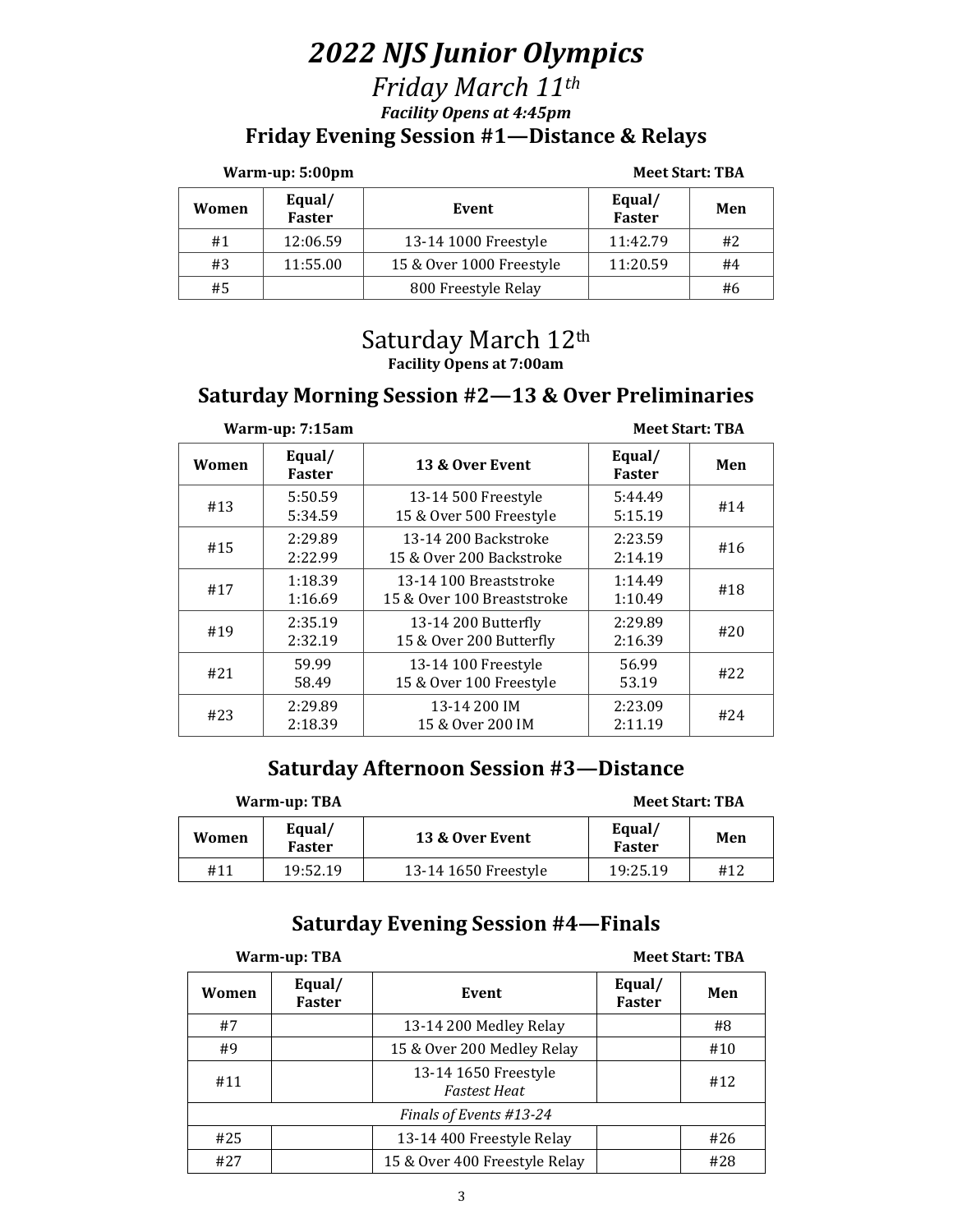## Sunday March 13th **Facility Opens at 7:00am**

# **Sunday Morning Session #5—13 & Over Preliminaries**

### **Warm-up: 7:15am Meet Start: TBA**

| Women | Equal/<br><b>Faster</b> | 13 & Over Event                                      | Equal/<br><b>Faster</b> | Men |
|-------|-------------------------|------------------------------------------------------|-------------------------|-----|
| #35   | 2:09.89<br>2:06.79      | 13-14 200 Freestyle<br>15 & Over 200 Freestyle       | 2:06.29<br>1:56.89      | #36 |
| #37   | 1:08.39<br>1:06.29      | 13-14 100 Backstroke<br>15 & Over 100 Backstroke     | 1:05.39<br>1:01.59      | #38 |
| #39   | 5:25.39<br>5:13.99      | 13-14 400 IM<br>15 & Over 400 IM                     | 5:15:49<br>4:56.99      | #40 |
| #41   | 1:08.69<br>1:05.79      | 13-14 100 Butterfly<br>15 & Over 100 Butterfly       | 1:05.99<br>1:01.79      | #42 |
| #43   | 27.79<br>27.09          | 13-14 50 Freestyle<br>15 & Over 50 Freestyle         | 26.09<br>24.29          | #44 |
| #45   | 2:51.49<br>2:46.39      | 13-14 200 Breaststroke<br>15 & Over 200 Breaststroke | 2:45.39<br>2:33.79      | #46 |

# **Sunday Afternoon Session #6—Distance**

**Warm-up: TBA Meet Start: TBA**

| Women | Equal/<br>Faster | 13 & Over Event           | Equal/<br>Faster | Men |
|-------|------------------|---------------------------|------------------|-----|
| #33   | 19:47.19         | 15 & Over 1650 Freeestyle | 18:40.99         | #34 |

# **Sunday Evening Session #7—Finals**

### **Warm-up: TBA Meet Start: TBA**

| Women                   | Equal/<br><b>Faster</b> | Event                                           | Equal/<br><b>Faster</b> | Men |
|-------------------------|-------------------------|-------------------------------------------------|-------------------------|-----|
| #29                     |                         | 13-14 200 Freestyle Relay                       |                         | #30 |
| #31                     |                         | 15 & Over 200 Freestyle Relay                   |                         | #32 |
| #33                     |                         | 15 & Over 1650 Freestyle<br><b>Fastest Heat</b> |                         | #34 |
| Finals of Events #35-46 |                         |                                                 |                         |     |
| #47                     |                         | 13-14 400 Medley Relay                          |                         | #48 |
| #49                     |                         | 15 & Over 400 Medley Relay                      |                         | #50 |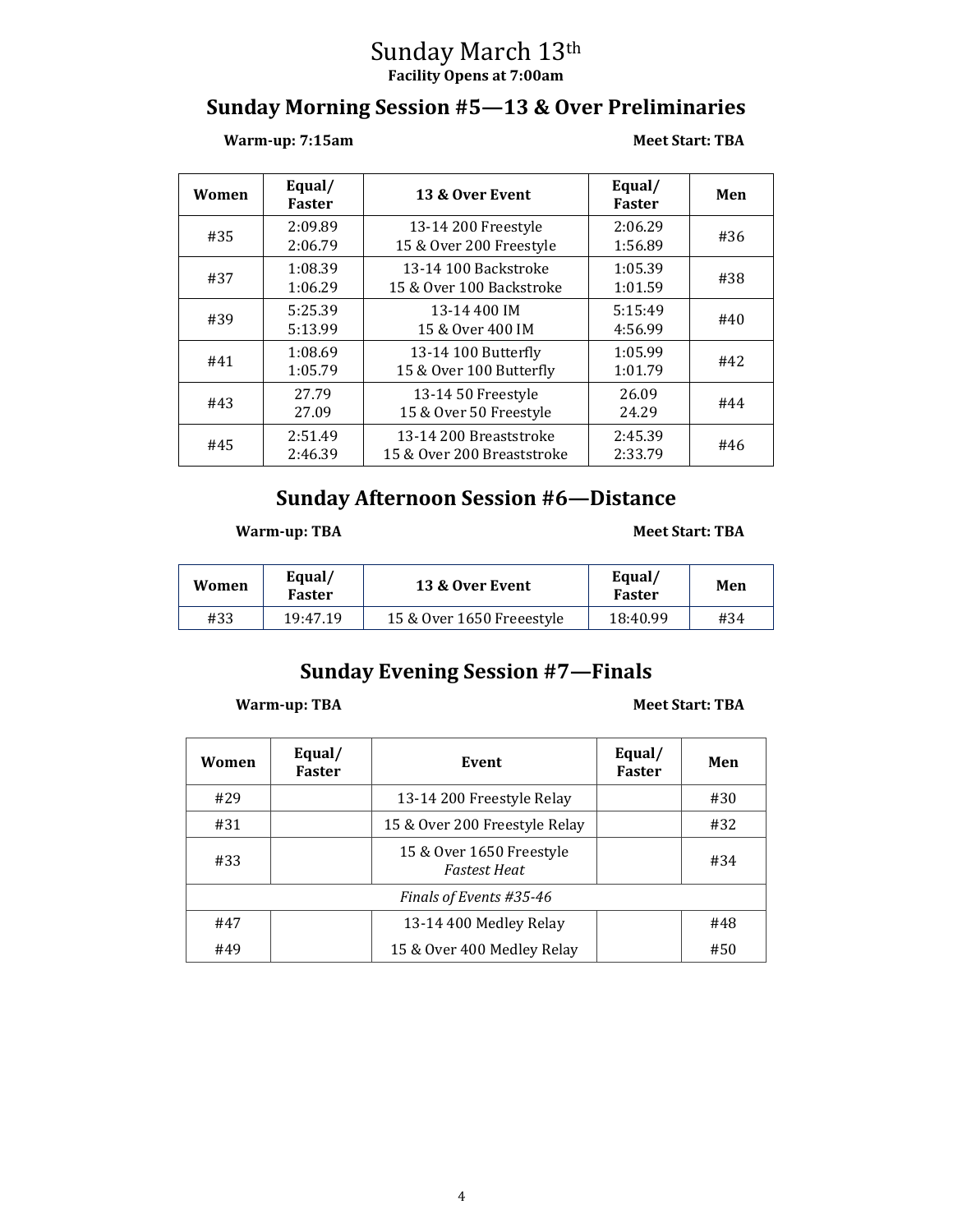# *Meet Schedule*

| Friday March 11th   |                                                                 | Warm-up            | <b>Start</b> |
|---------------------|-----------------------------------------------------------------|--------------------|--------------|
|                     | Facility Opens at 4:45pm                                        |                    |              |
| Session #1          | 13 & Over Distance & Relays                                     | 5:00 <sub>pm</sub> | TBA**        |
| Saturday March 12th |                                                                 | Warm-up            | <b>Start</b> |
|                     | Facility Opens at 8:00am                                        |                    |              |
| Session #2          | 13 & Over Preliminaries                                         | 8:15am             | TBA**        |
| Session #3          | <b>Distance</b>                                                 | TBA**              | TBA**        |
| Session #4          | Finals                                                          | TBA**              | TBA**        |
| Sunday March 13th   |                                                                 | Warm-up            | <b>Start</b> |
|                     | Facility Opens at 8:00am                                        |                    |              |
| Session #5          | 13 & Over Preliminaries                                         | 8:15am             | TBA**        |
| Session #6          | <b>Distance</b>                                                 | TBA**              | TBA**        |
| Session #7          | Finals                                                          | TBA**              | TBA**        |
|                     | Session Order & Schedule to be determined depending on entries. |                    |              |

### *\*\* Meet schedule will be determined once entries are received.*

| Scoring:                    | Team scoring will be 20-17-16-15-14-13-12-11-9-7-6-5-4-3-2-1 and double for relays.<br>$\bullet$<br>Swimmers 20 years and older will swim "exhibition" - they will swim in prelims only.                                                                                                                                                                                                                                                                                                                                                                                                                   |
|-----------------------------|------------------------------------------------------------------------------------------------------------------------------------------------------------------------------------------------------------------------------------------------------------------------------------------------------------------------------------------------------------------------------------------------------------------------------------------------------------------------------------------------------------------------------------------------------------------------------------------------------------|
| Awards:                     | Medals will be awarded to the fastest 8 swimmers in each individual event.<br>Medals will be awarded to the fastest 3 teams in relay events.<br>There will be awards for the top three scoring teams.                                                                                                                                                                                                                                                                                                                                                                                                      |
| Starts:                     | "Fly-Over" or "Over the Top" starts will not be used.<br>$\bullet$                                                                                                                                                                                                                                                                                                                                                                                                                                                                                                                                         |
| Admissions and<br>Programs: | There will be a \$15.00 per day swimmer surcharge for swimmers participating in<br>$\bullet$<br>prelims/finals events. There will be a \$10 per day swimmer surcharge for swimmers<br>participating in timed finals events.<br>Heat sheets will be available online at Meet Mobile<br>$\bullet$                                                                                                                                                                                                                                                                                                            |
| Spectator<br>Considerations | As per USA Swimming Safe Sport Protocols, Parents or legal guardians will have access to<br>$\bullet$<br>their child and an opportunity to observe their child if the facility protocols allow for<br>spectators.<br>In accordance with BACCOE policy, spectators will not be allowed.<br>$\bullet$<br>The event will be live streamed.                                                                                                                                                                                                                                                                    |
| Concessions:                | None.<br>$\bullet$                                                                                                                                                                                                                                                                                                                                                                                                                                                                                                                                                                                         |
| Vendor:                     | None.<br>$\bullet$                                                                                                                                                                                                                                                                                                                                                                                                                                                                                                                                                                                         |
| Locker Rooms:               | Locker room use will be restricted to emergency use only.<br>$\bullet$<br>In accordance with NJ Department of Health protocols, they will not be available for<br>changing or showering.                                                                                                                                                                                                                                                                                                                                                                                                                   |
| Entry Info:                 | There will be no refunds after the entry deadline except for events that may be scratched from<br>$\bullet$<br>meet by the Entry Coordinator or Meet Director, or as otherwise directed by NJ Swimming.<br>Entries will be acknowledged within 48 hours of receipt.<br>All entries will be accepted prior to the entry deadline from teams assigned to the meet.<br>Entry forms, verification forms, waiver release, and fees must be received no later than the<br>first session of the meet where the team competes.<br>Team entries will be considered accepted when the host club accepts the entries. |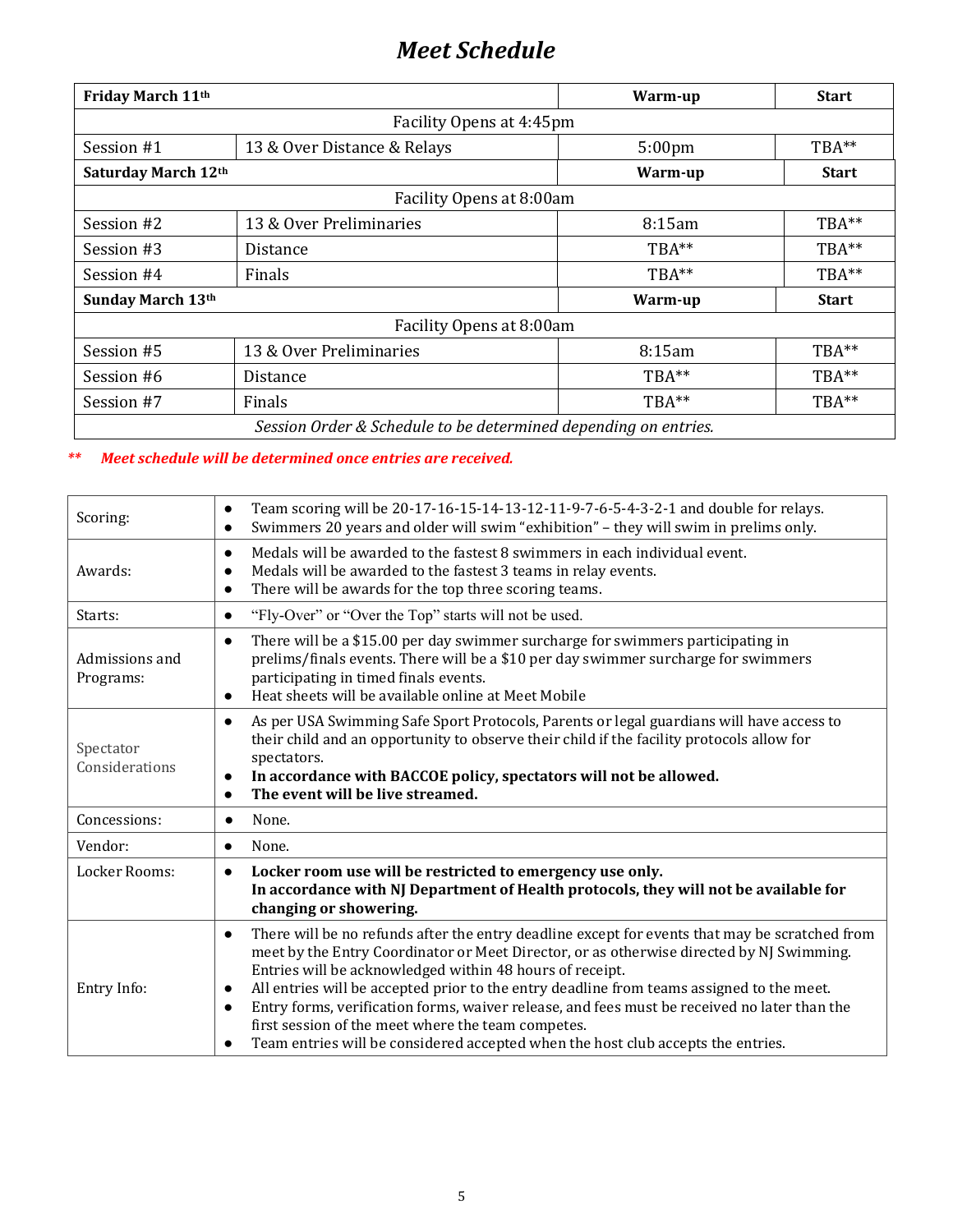| <b>Entry Times:</b>                   | New Jersey Swimming does not allow 'NT' or 'No Time' to be used as an entry time.<br>$\bullet$<br>All entry times must be in short course yards. Converted times are permitted. All entry times<br>$\bullet$<br>must meet the time standards for this meet as approved by NJ Swimming.<br>All entries must be accompanied by e-mailed proof of time (see below). Entries without<br>proof of time will not be accepted.<br>Where the TM proof of time option is not available, separate report( $s$ ), detailing where<br>$\bullet$<br>times were achieved must be sent with the entry e-mail. Mailed paper reports are not<br>acceptable. References to published times in SWIMS are acceptable.<br>All entry times must be achieved during the meet qualifying period of January 1st, 2021<br>through the entry date of the meet.                                                                                                                                                                                                                                                                                                                                                                                                                                                                                                                                                                                         |
|---------------------------------------|-----------------------------------------------------------------------------------------------------------------------------------------------------------------------------------------------------------------------------------------------------------------------------------------------------------------------------------------------------------------------------------------------------------------------------------------------------------------------------------------------------------------------------------------------------------------------------------------------------------------------------------------------------------------------------------------------------------------------------------------------------------------------------------------------------------------------------------------------------------------------------------------------------------------------------------------------------------------------------------------------------------------------------------------------------------------------------------------------------------------------------------------------------------------------------------------------------------------------------------------------------------------------------------------------------------------------------------------------------------------------------------------------------------------------------|
| <b>Entry Amendment</b><br>Procedures: | Coaches will be permitted to amend inaccuracies in their meet entries for this meet. The process<br>shall be as follows:<br>1. The meet coordinator will enter each team as the entries are received.<br>2. An entry report for each team will be e-mailed to that team.<br>3. Upon receipt of the entry report for their team, the coach will be expected to proof the entries<br>for their team. The coach must respond to the email, either indicating that the entries are<br>accepted as is or amending as explained below.<br>4. After the entry deadline has passed, should a swimmer be missing from the entry list or<br>missing from an event, then the coach can enter the swimmer through the following process:<br>• The coach needs to make a list of the missing entry information: swimmer's name, USA-S<br>number, event number(s), and entry time(s).<br>• The list of the missing swimmers and their events are then to be e-mailed to the Entry<br>Coordinator no later than 9:00pm on the Wednesday before the start of the meet. Please do<br>not email a Hy-Tek file.<br>• The entry fee for all events entered in this manner will be the regular entry fee for the event,<br>plus an additional \$5.00 late fee per entry. This money is payable before the start of the meet.<br>If this fee not be paid, then the swimmer(s) will not be permitted to swim in the amended<br>events in the meet. |
| Age-Up Exception<br>Policy:           | 12 and 14-year old swimmers who have one or more Upper Silver times <i>prior</i> to the<br>$\bullet$<br>Silver/Bronze meets and then age up between the Silver/Bronze meets and JOs are eligible to<br>swim those events from their prior age group at JOs. Such entries should be made using the<br>qualifying time for their age group as their entry time as follows:<br>Enter the swimmer at the qualifying time for the event.<br>$\bullet$<br>Provide proof of the original qualifying time as a separate PDF or reference to SWIMS and note<br>$\bullet$<br>in the entry e-mail that this swim is an age-up exception.                                                                                                                                                                                                                                                                                                                                                                                                                                                                                                                                                                                                                                                                                                                                                                                               |
| Distance Events<br>$(1650 \& 1000)$   | The 1000 and 1650 freestyle events are timed finals.<br>$\bullet$<br>They will run fastest to slowest.<br>Depending on the entries, these events may alternate age groups or genders to balance out the<br>$\bullet$<br>timeline for the two pools.<br>Heats may be combined to save time, without there necessarily being an empty lane.<br>$\bullet$<br>Swimmers must provide their own timers and counters.                                                                                                                                                                                                                                                                                                                                                                                                                                                                                                                                                                                                                                                                                                                                                                                                                                                                                                                                                                                                              |
| Relays:                               | All relays will be deck seeded. Coaches must turn in relay cards with scratches at swimmer<br>$\bullet$<br>check-in.<br>Coaches must turn in relay cards listing correct swimmers' names and correct order prior to<br>the start of the event.<br>A 15 & Over relay with a 20 year or older swimmer will not score.<br>Unattached swimmers may not swim in any relay.<br>$\bullet$                                                                                                                                                                                                                                                                                                                                                                                                                                                                                                                                                                                                                                                                                                                                                                                                                                                                                                                                                                                                                                          |
| Swimmer<br>Eligibility:               | This is a New Jersey Swimming Championship Meet. As such, only New Jersey Swimming<br>$\bullet$<br>athletes may enter and compete in this meet.<br>No swimmer will be permitted to compete unless the swimmer is a member of USA Swimming<br>$\bullet$<br>as provided in Article 302.<br>All transfer swimmer(s) must swim unattached for 120 days from their last attached<br>competition. Swimmers must use an UN- (New Team Alpha Code) as their team affiliation. All<br>Unattached swimmers must be listed on the team's official waiver entry form.<br>All swimmers 18 & Over at the meet start date must have met the USA Swimming Athlete<br>Protection Training requirement. Failure to complete it will result in an athlete's inability<br>to swim in this meet.                                                                                                                                                                                                                                                                                                                                                                                                                                                                                                                                                                                                                                                 |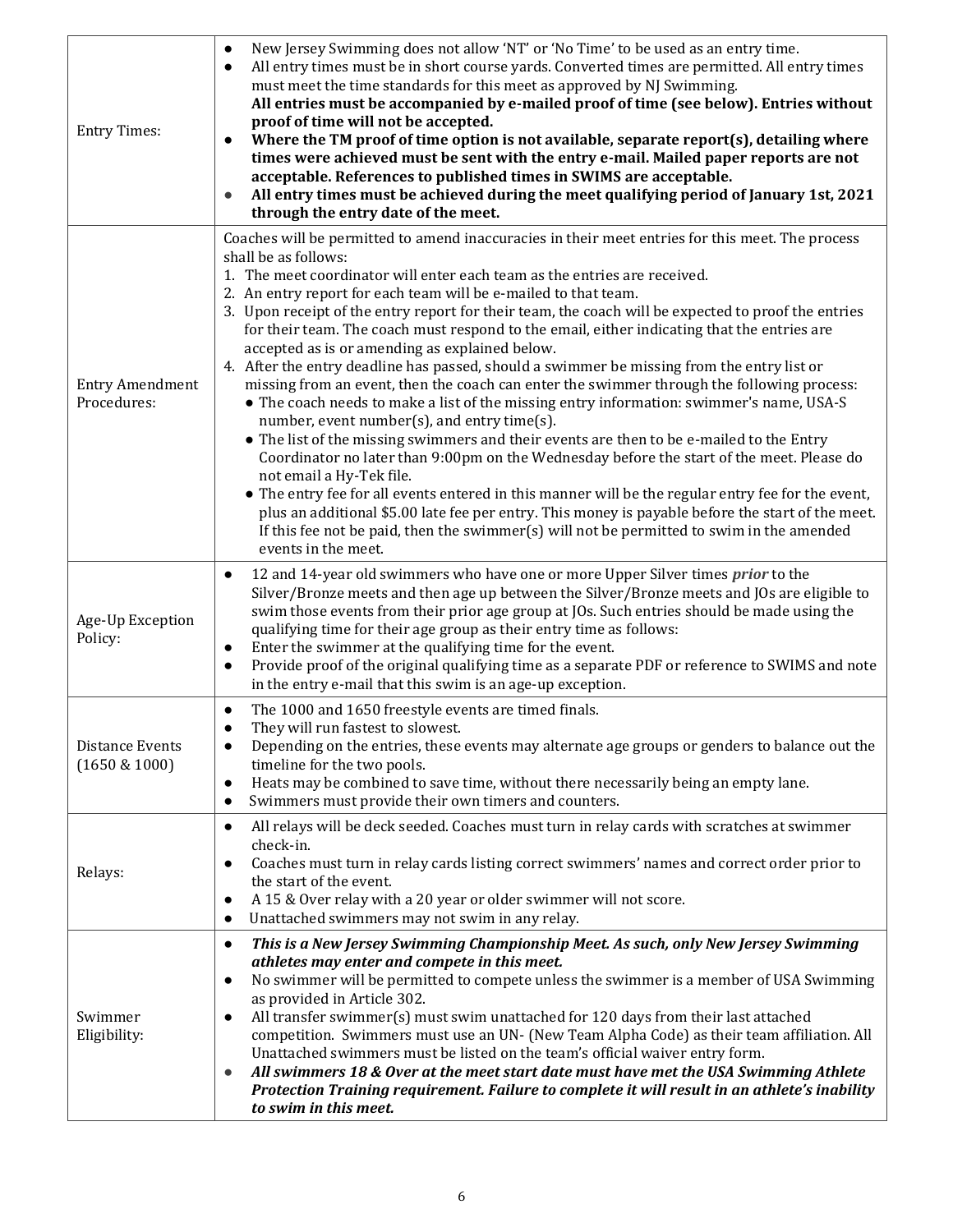| State<br>Championships<br>Restriction: | Swimmers may not compete in a given event at both a Silver/Bronze Championship meet<br>$\bullet$<br>and the SC JO meet, unless they achieve the SC JO qualifying time in that event at the<br>Silver/Bronze meet, or at another Sanctioned or Approved meet attended in between the<br>Silver/Bronze meet and JOs.                                                                                                                                                                                                                                                                                                                                                                                                                                                                                                                                                                                                                                                                                                                                                                                                                                  |  |
|----------------------------------------|-----------------------------------------------------------------------------------------------------------------------------------------------------------------------------------------------------------------------------------------------------------------------------------------------------------------------------------------------------------------------------------------------------------------------------------------------------------------------------------------------------------------------------------------------------------------------------------------------------------------------------------------------------------------------------------------------------------------------------------------------------------------------------------------------------------------------------------------------------------------------------------------------------------------------------------------------------------------------------------------------------------------------------------------------------------------------------------------------------------------------------------------------------|--|
| Adaptive<br>Provisions:                | USA Swimming rules and regulations provides "guidelines for officiating swimmers with<br>disabilities" and any athlete who needs any of these adaptations should provide the Referee<br>with a note stating their name, their specific need, and a list of events in which they need<br>assistance prior to the start of each session's competition. If necessary, this information may<br>be provided by the swimmer's coach or guardians. NJ Swimming will provide all swimmers<br>with disabilities a chance to swim in events for which they have qualified (met the time<br>standards of the meet).                                                                                                                                                                                                                                                                                                                                                                                                                                                                                                                                            |  |
| <b>Host Club</b><br>Responsibilities:  | The host club will provide all timers in each lane throughout the meet.<br>$\bullet$                                                                                                                                                                                                                                                                                                                                                                                                                                                                                                                                                                                                                                                                                                                                                                                                                                                                                                                                                                                                                                                                |  |
| Coaches Conduct &<br>Eligibility:      | This meet is conducted according to current USA Swimming Rules, and in adherence to the<br>$\bullet$<br>USA-S Minor Athlete Abuse Prevention Policy (MAAPP 2.0).<br>Make sure all interactions with athletes are observable and interruptible, including any<br>$\bullet$<br>meetings you have in between races or sessions.<br>As a reminder, coaches are not allowed to massage any athlete, even if you are a licensed<br>$\bullet$<br>massage therapist. This includes all massages, rubdowns, stretching, physical manipulation,<br>injury rehabilitation, and the use of electronic or instrument assisted modalities such as stim<br>treatment, dry needling, and cupping.<br>All coaches "on the deck" must be currently registered coach members of USA Swimming.<br>$\bullet$<br>Verification can be in the form of a current USA Swimming membership card or Coaches Pass<br>available thru the USA swimming Deck Pass App.<br>Coaches must show their USA swimming coaching card or Coaches Pass for entrance to the<br>facility.<br>All Coaches must have some form of USA coaching credential verification with them at all<br>times. |  |
| Officials Conduct &<br>Eligibility:    | This meet is conducted according to current USA Swimming Rules, and in adherence to the<br>$\bullet$<br>USA-S Minor Athlete Abuse Prevention Policy (MAAPP 2.0).<br>Make sure all interactions with athletes are observable and interruptible.<br>$\bullet$<br>Current USA Swimming and NJS Swimming certification is required for all officials and the<br>$\bullet$<br>Meet Referee will check your cards.<br>Swimming officials from participating teams should contact the meet referee (see page 1) with<br>$\bullet$<br>the sessions when they are able to help.<br>All officials must wear the standard white and blue uniform.<br>Officials will be required to work the entire session and will receive free admission.<br>$\bullet$                                                                                                                                                                                                                                                                                                                                                                                                       |  |
| Meet Format<br>Waiver:                 | This meet will be run in accordance with current USA Swimming Rules.<br>$\bullet$<br>The host club has the right to change the format of the meet with the approval of the<br>$\bullet$<br>Administrative vice chair and either the Age Group or Senior vice chair. These changes would<br>be made for a more efficient swim meet for the swimmers and the host club. Reasons for<br>these changes include:<br>To allow more swimmers to swim.<br>To conform to facility capacity limits or for facility safety concerns.<br>To condense the meet into a smaller time frame.<br>$\bullet$<br>Some of the changes that may be made: 1) add a session, 2) heat limit distance events 3)<br>$\bullet$<br>condense sessions, and 4) eliminate relays.                                                                                                                                                                                                                                                                                                                                                                                                   |  |
| Warm-up<br>Procedures:                 | Warm-ups will be run under New Jersey Swimming Warm-up and Safety Guidelines.<br>$\bullet$<br>Swimming Equipment is <i>not allowed</i> in the competition pool during all warm-up sessions.<br>$\bullet$<br>This includes kick boards, hand paddles, and pull buoys.<br>All swimmers must enter the pool feet first from the starting end of the pool.<br>$\bullet$<br>New Jersey Swimming officials will monitor warm-ups.<br>٠<br>All general warm-up lanes will swim in a counterclockwise direction.                                                                                                                                                                                                                                                                                                                                                                                                                                                                                                                                                                                                                                            |  |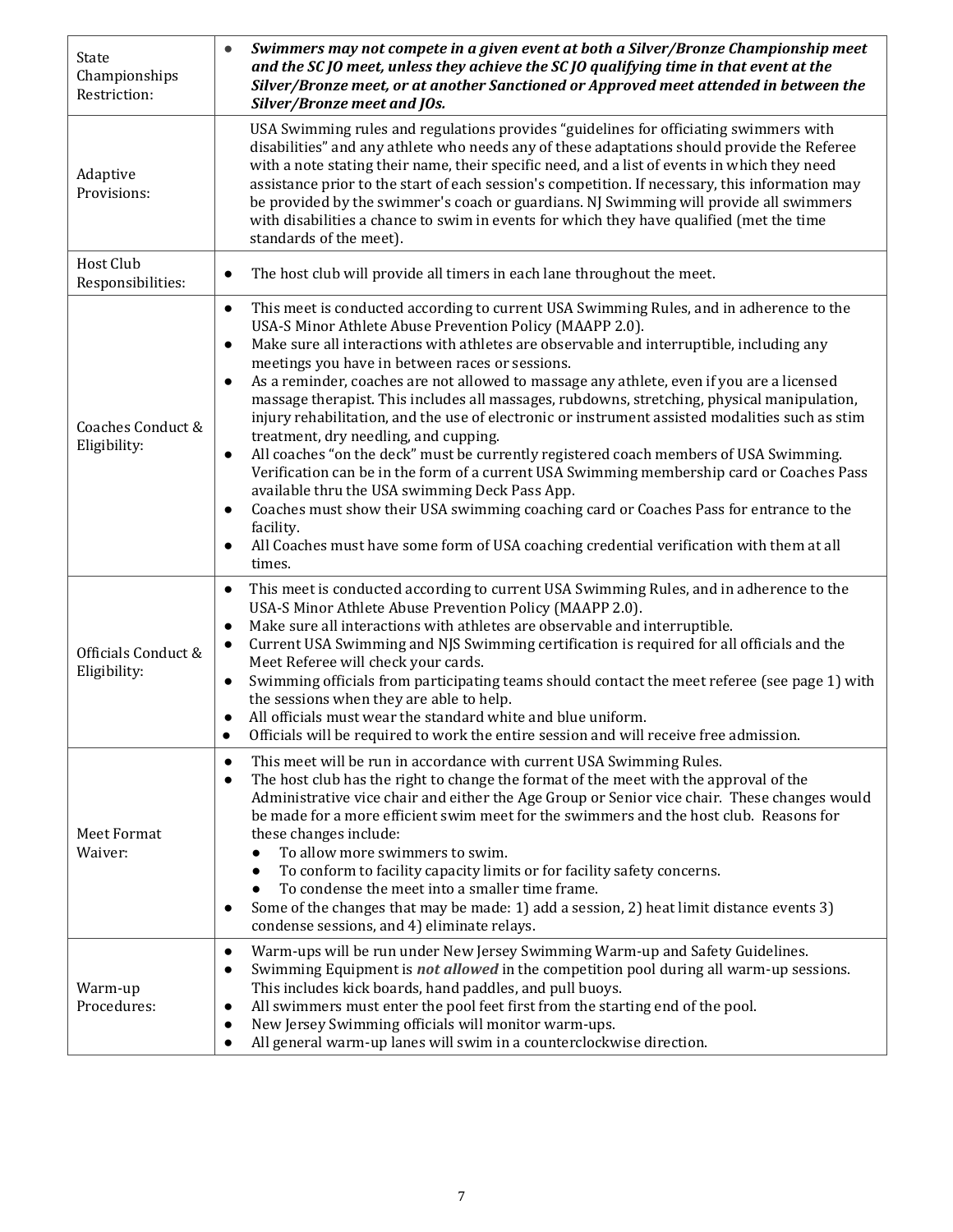| Check-In:                                                      | All check-in sheets must be turned into the scoring table 35 minutes before the start of each<br>$\bullet$<br>session. Swimmers that are swimming will have a line through their name. Swimmers that are<br>being scratched will have their names circled with a "SCR" next to the circle. Swimmers<br>scratching a single event will have a line through their name and the event number circled<br>with "SCR" next to the circle.<br>Failure to follow this procedure may result in the swimmer(s) being scratched from the<br>$\bullet$<br>session.                                                                                                                                                                                                     |  |
|----------------------------------------------------------------|------------------------------------------------------------------------------------------------------------------------------------------------------------------------------------------------------------------------------------------------------------------------------------------------------------------------------------------------------------------------------------------------------------------------------------------------------------------------------------------------------------------------------------------------------------------------------------------------------------------------------------------------------------------------------------------------------------------------------------------------------------|--|
| No Show<br>Procedure:                                          | No penalty will be incurred for an unscratched swimmer who fails to report to the starting<br>blocks for his/her scheduled event. However, the event will be counted toward the swimmer's<br>maximum allowable swims for that day. The swimmer may be allowed to swim the event in a<br>later heat or a subsequent event if the swimmer is at the starting end of the pool, ready to<br>swim, and an open lane is available. However, the host club will not schedule an additional<br>heat to accommodate the swimmer.                                                                                                                                                                                                                                    |  |
| Scratch Rule:                                                  | The meet will follow USA Swimming rule 207.11.6.D and rule 207.11.6.E for scratches from<br>$\bullet$<br>finals.<br>A swimmer who fails to scratch from finals within the deadlines outlined in rule 207.11.6.E<br>$\bullet$<br>and then fails to swim the event at finals will be barred from further competition for the<br>remainder of the meet.<br>In addition, the club of a swimmer who qualifies for finals or consolation finals and fails to<br>compete in that final during the last session of the meet without properly scratching from the<br>event in accordance to the above procedures may be fined \$50 for each occurrence.                                                                                                             |  |
| <b>Internet Website</b><br>Posting:                            | Internet location for all meet information: http://www.besmarttinc.com.<br>Heat Sheets and real-time results will be available during the meet.<br>$\bullet$<br>Downloadable Results (Zipped .CL2 & .HY3 files) for TM will be provided post meet.<br>$\bullet$<br>Printable meet results (.PDF files) will be provided post meet.<br>$\bullet$                                                                                                                                                                                                                                                                                                                                                                                                            |  |
| Results:                                                       | Meet result files for TM will be emailed to all participating teams.<br>$\bullet$<br>Meet results will be posted on the meet website and on the New Jersey Swimming Website:<br>$\bullet$<br>www.njswim.org                                                                                                                                                                                                                                                                                                                                                                                                                                                                                                                                                |  |
| <b>USA-S Racing Start</b><br>Certification<br>Statement:       | Any swimmer entered in the meet must be certified by a USA Swimming member-coach as being<br>proficient in performing a racing start or must start each race from within the water. When<br>unaccompanied by a member-coach, it is the responsibility of the swimmer or the swimmer's legal<br>guardian to ensure compliance with this requirement.                                                                                                                                                                                                                                                                                                                                                                                                        |  |
| Audio/Visual<br>Recording<br>Statement:                        | Use of audio or visual recording devices, including a cell phone, is not permitted in changing areas,<br>rest rooms or locker rooms.                                                                                                                                                                                                                                                                                                                                                                                                                                                                                                                                                                                                                       |  |
| <b>USA-S Deck Change</b><br><b>Policy Statement:</b>           | Deck changes are prohibited.                                                                                                                                                                                                                                                                                                                                                                                                                                                                                                                                                                                                                                                                                                                               |  |
| <b>USA-S Drone Policy</b><br>Statement:                        | Operation of a drone, or any other flying apparatus, is prohibited over the venue (pools,<br>athlete/coach areas, spectator areas and open ceiling locker rooms) any time athletes, coaches,<br>officials and/or spectators are present.                                                                                                                                                                                                                                                                                                                                                                                                                                                                                                                   |  |
| Minor Athlete<br><b>Abuse Prevention</b><br>Policy (MAAPP 2.0) | All applicable adults participating in or associated with this meet, acknowledge that they are<br>subject to the provisions of the USA Swimming Minor Athlete Abuse Prevention Policy ("MAAPP"),<br>and that they understand that compliance with the MAAPP 2.0 policy is a condition of<br>participation in the conduct of this competition.                                                                                                                                                                                                                                                                                                                                                                                                              |  |
| Tech<br>Suit/Swimwear<br>Policy:                               | <b>Swimwear must conform to USA Swimming Rules:</b><br>Rule 102.8. Only swimsuits complying with FINA swimsuit specification may be worn in any<br>$\bullet$<br>USA Swimming sanctioned or approved competition. "Tech Suits" are defined, as suits that<br>have bonded seams, kinetic tape, or meshed seams. A list of restricted suits can be found on<br>the NJ Swimming Website; www.njswim.org.<br>Rule 102.8.1E explicitly bans the use of therapeutic elastic tape (eg: kinesio tape) on any part<br>$\bullet$<br>of the body<br>Pursuant to USA Swimming Rule 205.10.1, it is permissible for the swimmer to wear a single<br>$\bullet$<br>set of garments underneath his or her competition swimsuit for modesty and/or other privacy<br>reasons. |  |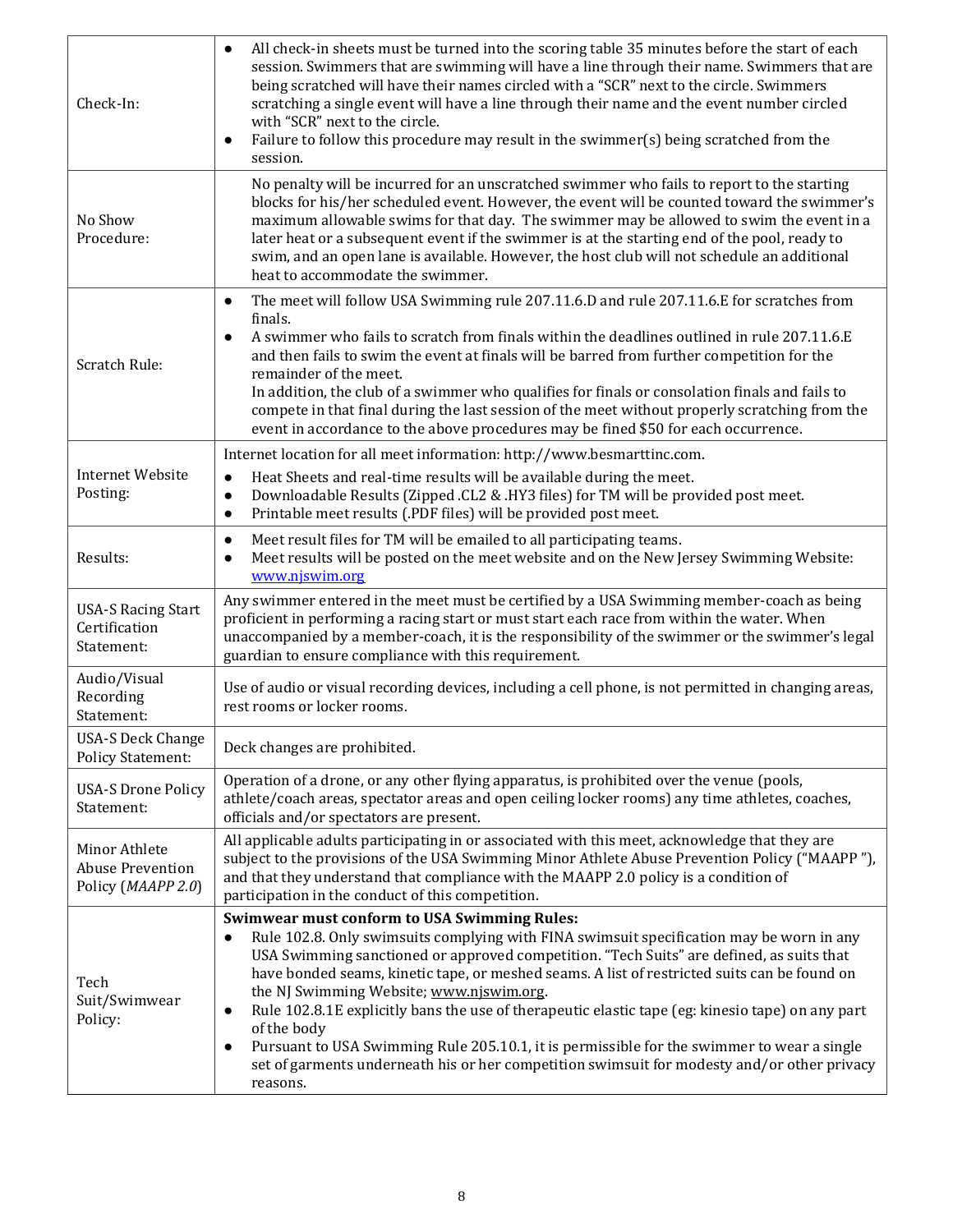| COVID-19<br><b>Assumption of Risk</b><br>Disclaimer | The host team has taken enhanced health and safety measures for all participants. All<br>persons participating must follow all posted instructions while at the Berkeley Aquatic<br>Club Center of Excellence. An inherent risk of exposure to COVID-19 exists in any public<br>place where people are present. COVID-19 is an extremely contagious disease that can<br>lead to severe illness and death. According to the Centers for Disease Control and<br>Prevention, senior citizens and guests with underlying medical conditions are<br>especially vulnerable.<br>All persons visiting the Berkeley Aquatic Club Center of Excellence are voluntarily<br>assuming all risks related to exposure to COVID-19.                                                                                                                                                                                                                                                                                               |
|-----------------------------------------------------|-------------------------------------------------------------------------------------------------------------------------------------------------------------------------------------------------------------------------------------------------------------------------------------------------------------------------------------------------------------------------------------------------------------------------------------------------------------------------------------------------------------------------------------------------------------------------------------------------------------------------------------------------------------------------------------------------------------------------------------------------------------------------------------------------------------------------------------------------------------------------------------------------------------------------------------------------------------------------------------------------------------------|
| Meet Requirement<br>Statement:                      | In order to be eligible for the NJ Swimming Zone Championship Team or for NJ Swimming<br>Athlete Travel Grants for sectional and national level meets, NJ Swimming policy stipulates<br>certain participation requirements. As a NJ Swimming sanctioned meet, this meet counts<br>toward those participation requirements.                                                                                                                                                                                                                                                                                                                                                                                                                                                                                                                                                                                                                                                                                        |
| Hotel:                                              | <b>Best Western Plus Murray Hill Hotel and Suites</b><br>535 Central Avenue<br>New Providence, NJ 07974                                                                                                                                                                                                                                                                                                                                                                                                                                                                                                                                                                                                                                                                                                                                                                                                                                                                                                           |
| Directions:                                         | <b>Address:</b><br>629 Central Avenue<br>New Providence, NJ 07974<br>Directions:<br>From 78 East<br>Take Exit 44 toward New Providence/County Highway 527. At the end of the exit ramp turn left onto<br>County Road 527/Glenside Avenue. After 1/2 mile, turn Left onto Glenside Road. Glenside Road will<br>become South Street/County Highway 647. Turn Left onto Central Avenue. Berkeley Aquatic Club will<br>be 0.3 miles after this turn on the right-hand side of the road.<br>From 78 West<br>Take Exit 43 and merge onto Diamond Hill Road/County Highway 655. In a little less than a mile, turn<br>right not Mountain Avenue/County Highway 622. Again, in a little less than a mile, turn left onto South<br>Street/County Highway 647. In 0.8 miles, turn left onto Central Avenue. Berkeley Aquatic Club will be<br>0.3 miles after this turn on the right-hand side of the road.<br><b>From Interstate 287</b><br>Take Exit 21A (Route 78/New York City). Follow "From 78 West" directions above. |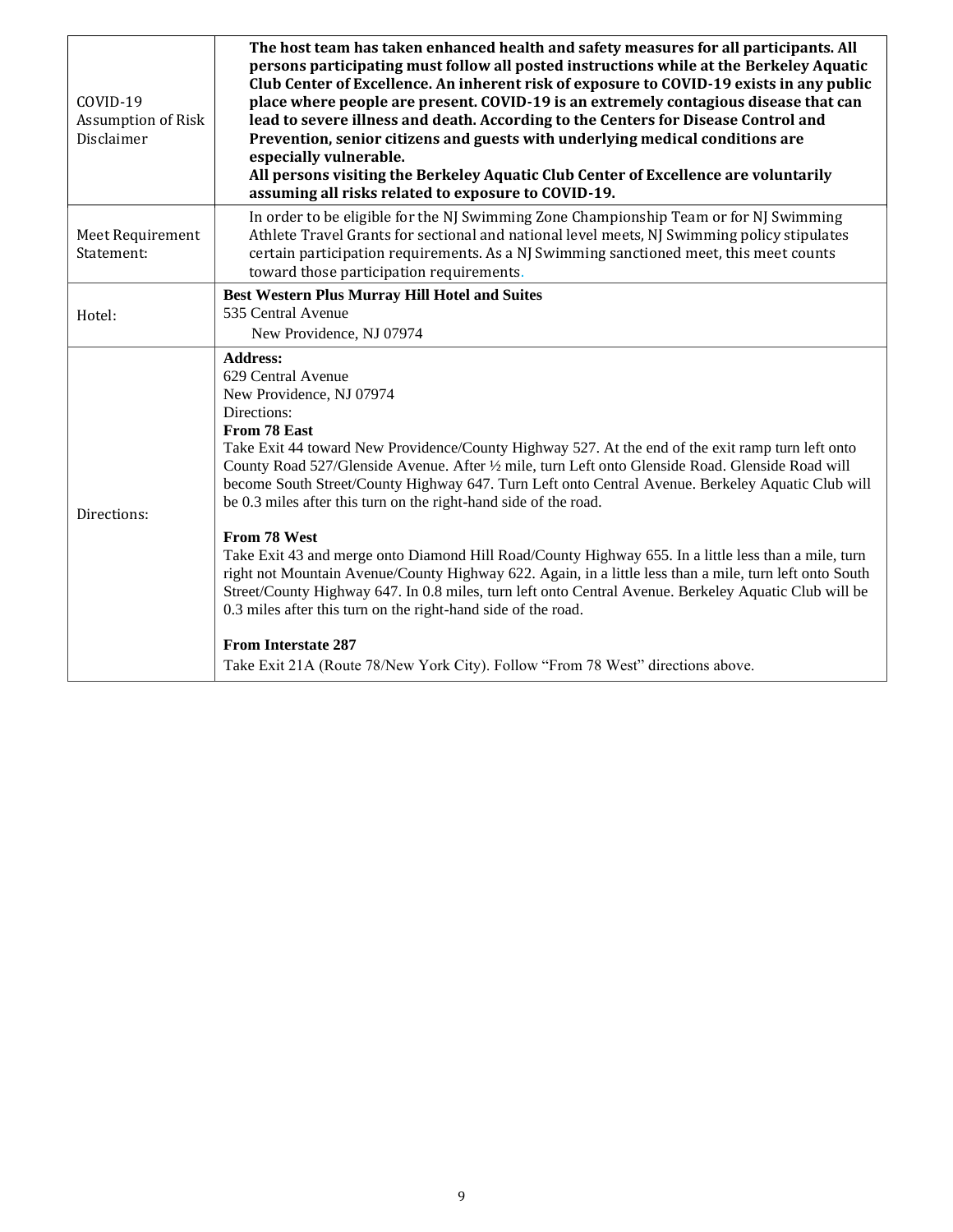



### **Waiver**

In consideration of the acceptance of this entry, I/we hereby, for myself/ourselves, my/our heirs, administrators and assigns, waive and release any and all claims against USA Swimming, NJ Swimming, Berkeley Aquatic Club Center of Excellence, Berkeley Aquatic Club and their staffs for any injuries and/or expenses incurred by me/us at the swim meet, or while on the road to and from the meet. I/we are USA Swimming registered athletes and am/are eligible to compete in all the events I/we have entered.

### **COVID-19 Waiver**

An inherent risk of exposure to COVID-19 exists in any public place where people are present. COVID-19 is an extremely contagious disease that can lead to severe illness and death. According to the Centers for Disease Control and Prevention, senior citizens and individuals with underlying medical conditions are especially vulnerable.

USA Swimming, Inc., cannot prevent you (or your child(ren)) from becoming exposed to, contracting, or spreading COVID-19 while participating in USA Swimming sanctioned events. It is not possible to prevent against the presence of the disease. Therefore, if you choose to participate in a USA Swimming sanctioned event, you may be exposing yourself to and/or increasing your risk of contracting or spreading COVID-19.

BY ATTENDING OR PARTICIPATING IN THIS COMPETITION, YOU VOLUNTARILY ASSUME ALL RISKS ASSOCIATED WITH EXPOSURE TO COVID-19 AND FOREVER RELEASE AND HOLD HARMLESS USA SWIMMING AND [THE LSC] AND EACH OF THEIR OFFICERS, DIRECTORS, AGENTS, EMPLOYEES OR OTHER REPRESENTATIVES FROM ANY LIABILITY OR CLAIMS INCLUDING FOR PERSONAL INJURIES, DEATH, DISEASE OR PROPERTY LOSSES, OR ANY OTHER LOSS, INCLUDING BUT NOT LIMITED TO CLAIMS OF NEGLIGENCE AND GIVE UP ANY CLAIMS YOU MAY HAVE TO SEEK DAMAGES, WHETHER KNOWN OR UNKNOWN, FORESEEN OR UNFORESEEN, IN CONNECTION THEREWITH.

### **Meet Verification**

I hereby certify that all entered swimmers and coaches listed on the waiver form, for the **Berkeley Aquatic Club NJS Junior Olympics Swim Meet on March 11th- 13th, 2022** are registered members of USA Swimming. All USA Swimming members are correctly entered according to; Article 302.4 of the USA Swimming Rules and Regulations. False Registration: An LSC may impose a fine of up to \$100 per event against a member coach or a member club's representative signing a document which indicates a swimmer is registered with USA Swimming for a meet when that swimmer is not properly registered or eligible to compete for that club. This will be enforced by the LSC and the LSC will be entitled to the fines imposed.

Also, I acknowledge that deck access is limited to coaches and/or officials working the meet and displaying their credentials.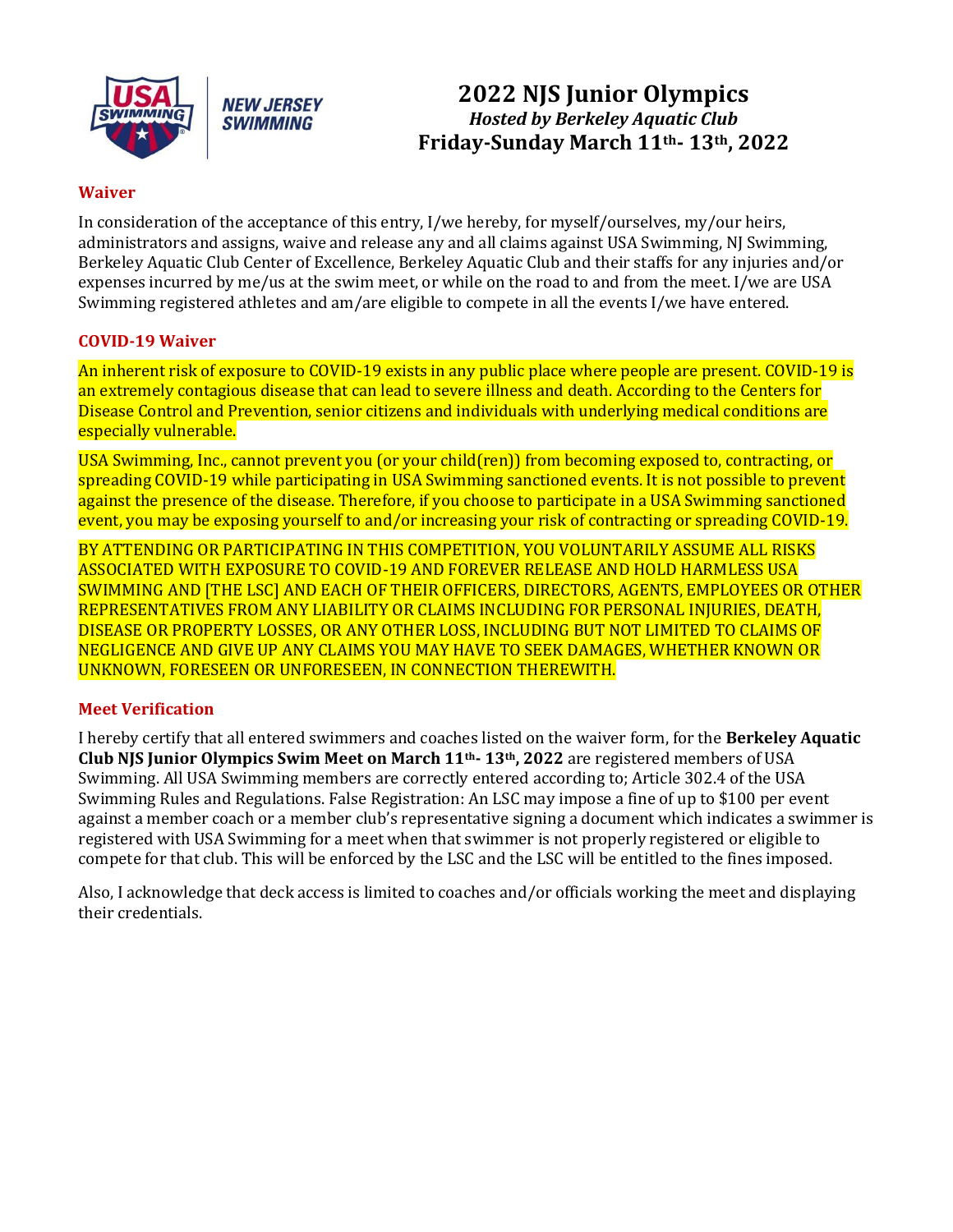# **Information below must be submitted to the club hosting the meet before the start of the meet along with payment.**

**Club Name/Club Code** 

**Signature of Coach** and/or **Parent/Guardian** 

**Telephone** \_\_\_\_\_\_\_\_\_\_\_\_\_\_\_\_\_\_\_\_\_\_\_\_ **E-Mail Address** 

**Name(s) of Coach(es)**:

**Name/E-Mail/Phone Number of person to contact regarding this entry:** 

## **Entry Fee Summary**:

| Prelims/finals individual event entries $\omega$ \$7.00 = |  |
|-----------------------------------------------------------|--|
| Timed final distance event entries $\omega$ \$12.00 =     |  |
| Swimmer surcharge @ \$10.00/swimmer/day =                 |  |
| Swimmer surcharge @ \$15.00/swimmer/day =                 |  |
| Total·                                                    |  |

Checks made payable to: *BAC*

\_\_\_\_\_\_\_\_\_\_\_\_\_\_\_\_\_\_\_\_\_\_\_\_\_\_\_\_\_\_\_\_\_\_\_\_\_\_\_\_\_\_\_\_\_\_\_\_\_\_\_\_\_\_\_\_\_\_\_\_\_\_\_\_\_\_\_\_\_\_\_\_\_\_\_\_\_\_\_\_\_\_\_\_\_\_\_\_\_\_\_\_\_\_\_\_\_\_\_\_\_\_\_\_\_\_\_\_\_\_\_\_\_\_\_\_\_\_\_\_\_\_\_\_\_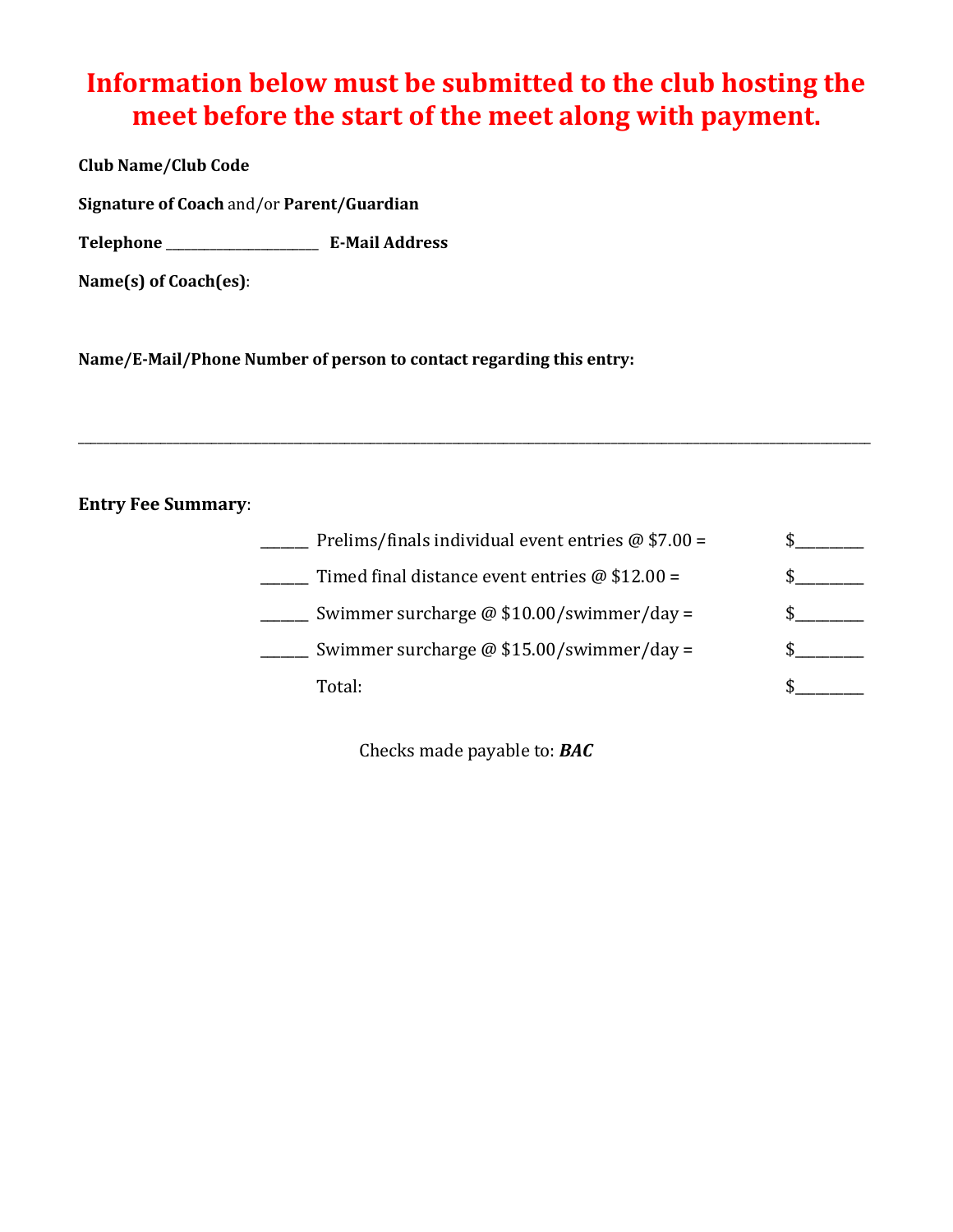# **Berkeley Aquatic Club – COVID 19 PROTOCOLS – Berkeley Aquatic Club Center of Excellence**

- In applying for this sanctioned event, the Host, Berkeley Aquatic Club agrees to comply and to enforce all health and safety mandates and guidelines of USA Swimming, NJ Swimming (LSC), the State of New Jersey and the Union County Department of Health.
- **COVID Contact Person** The Manager/ Deck Supervisor on duty will serve as the immediate COVID contact person.
- **Main Covid Contact Person**: Peter Barry (908) 797-816[7 peter@berkeleyaquatic.com](mailto:peter@berkeleyaquaticclub.com)
- **Covid Ambassador**: Allison Nash (973) 615-0023 allison@berkeleyaquatic.com
- **Personal Protective Equipment (PPE)**
- All staff will be required to wear masks when not on stand and where social distancing may not be possible.
- The first aid room and COVID tent will hold extra PPE for emergencies.
- Staff will be required to wear masks and gloves when helping patrons or providing aid.

### **COVID- 19 Awareness Training**

● All staff members will be trained on the New Jersey Department of Health guidelines to keep themselves and the patrons safe. COVID- 19 awareness training will continue throughout the season as more information and courses are provided.

### **Police Notification Policy**

- In the event of non-compliance to social distancing guidelines, management will be trained to give a warning. If the patron is still non-compliant the police will be called. There will be no tolerance for non-compliance.
- **New Providence Police Dept Number: (908) 665-1111**
- **Screening and Documenting Staff**
- Temperatures will be taken of all staff members prior to entering the facility. No staff member will be allowed to work with a temperature reading of 100.4 degrees or higher.
- Any staff with symptoms of COVID- 19 will be encouraged to stay home and will require a note from a physician to return to work. Symptoms related to COVID-19 include:
	- Fever or chills
	- Cough
	- Shortness of breath of difficulty breathing
	- Fatigue
	- Muscle or body aches
	- **Headache**
	- New loss of taste or smell
	- Congestion or runny nose
	- Nausea or vomiting
	- **Diarrhea**

### **Admittance and Access to the Facility**

- Face masks will be required upon entering and exiting of the facility and patrons will be reminded to remain a minimum of 6 feet apart. Patrons will be encouraged to maintain social distancing as they enter the facility.
- Face masks will not be required in the water.
- The Berkeley Aquatic Club Center of Excellence will be operating a reduced capacity.
- Each patron will receive a temperature check with a digital thermometer upon entry and any patron with a temperature of 100.4 or higher will not be permitted into the facility.
- Parents will be allowed to observe from outside the facility through the poolside windows while wearing masks and maintaining 6 feet social distancing protocol.